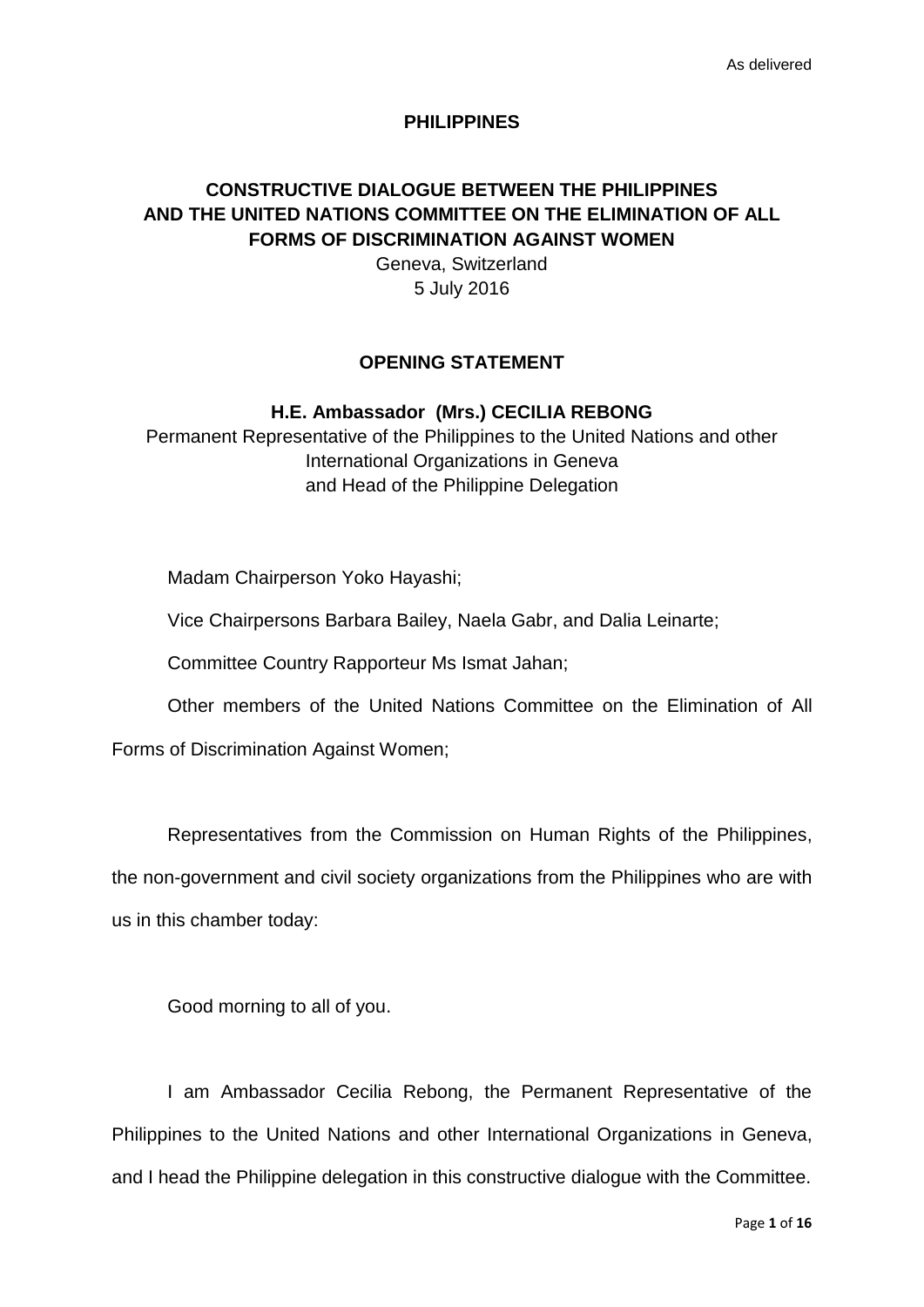With me as co-head of this delegation is Ambassador Rosario G. Manalo, our leading expert and champion on women. As you all know, she was just elected as one of the new members of the Committee and is set to join you in January next year.

Also with me are senior officials of the Philippine government agencies who are in the frontlines in the promotion and protection of women's human rights.

These agencies are the Departments of Social Welfare and Development; Labor and Employment; Health; and Justice; the Overseas Employment Administration; the Commission on Higher Education, the Indigenous Peoples' Commission; and our socio-economic planning body--NEDA. And from the Autonomous Region of Muslim Mindanao, we have no less than the chair of the Regional Commission on Bangsamoro Women.

Our delegation is also fortunate to be guided by esteemed women's rights advocates, Prof. Aurora Javate-de Dios, Philippine representative to the ASEAN Commission on Women's and Children's Rights and former CEDAW Member, and Ms. Emmeline Verzosa, Executive Director of the Philippine Commission on Women, the lead agency that ensures the State's effective implementation of the CEDAW.

Madam Chair,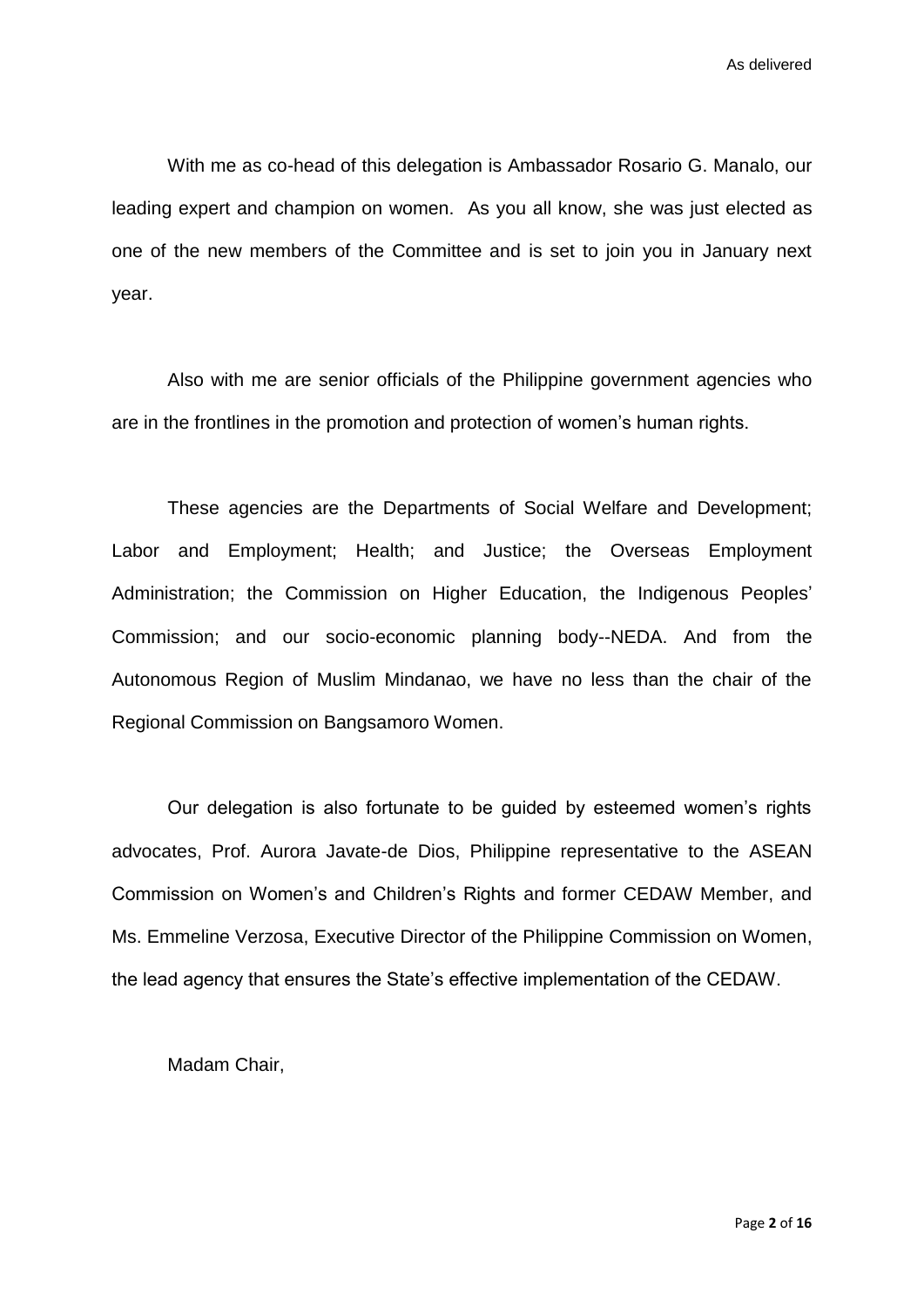The Philippines welcomes this opportunity to share and discuss with this Committee the status of its compliance with the UN Convention on the Elimination of All Forms of Discrimination against Women, or CEDAW, a treaty that the Philippines has always been fully committed to promote and implement.

We have come prepared to dialogue with this purpose. With openness, we come ready to learn from the expertise of the members of the Committee, trusting that this process shall move our country forward in its sincere effort to promote, protect, and fulfill the rights and freedoms of all Filipino women.

The Philippines is pleased to inform this Committee that in the 2015 Global Gender Gap Index, the World Economic Forum ranked the Philippines in  $7<sup>th</sup>$  place overall for gender equality out of 145 countries, the highest in the Asia-Pacific region.

The Philippines, in the last ten years, has consistently been in the top 10 of the 2015 Global Gender Gap Index.

In the six years of the Aquino administration, the former president's social contract with the Filipino People facilitated this achievement further, from a lack of concern for gender disparities and shortfalls to the promotion of equal gender opportunity in all spheres of public policies and programs.

But the most significant improvement was in the area of women empowerment, which has become more multi-faceted than ever. Filipino women play a plethora of roles in the Philippine society--both in the government and the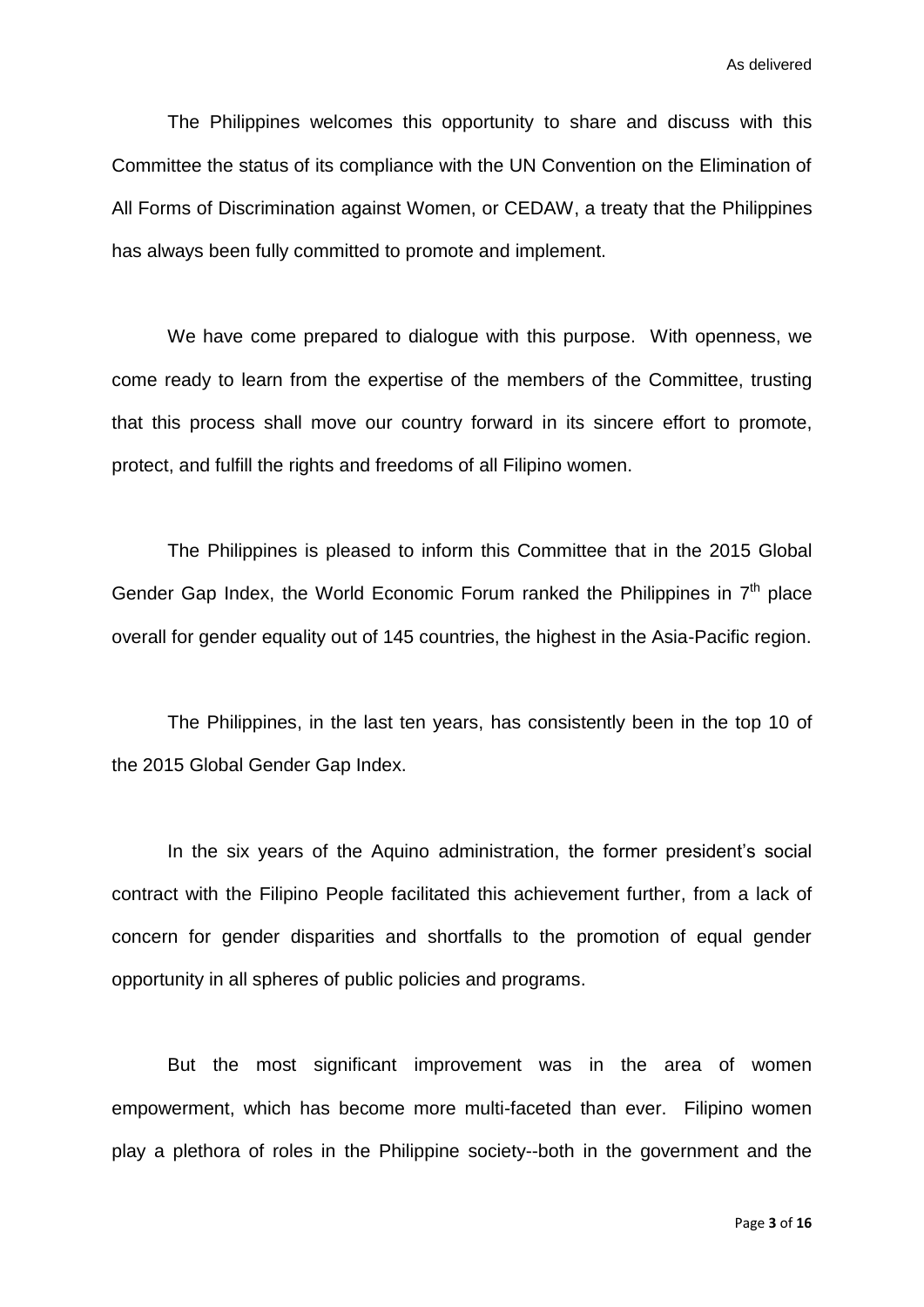private sectors. Filipino women head the Supreme Court of the Philippines, the Ombudsman, the Peace Process Office, the Labor and Employment, the Department of Justice, the Internal Revenue, the Human Rights Commission, the Commission on Filipinos Overseas, the Public Attorney's Office, and the Civil Service Commission. Other offices, such as the National Commission on Indigenous Peoples, the National Commission on Muslim Filipinos, the Overseas Employment and Workers Welfare Boards and local legislative bodies require women participation.

### Madam Chair,

In 2009, the Philippines achieved a milestone in women's rights advocacy with the enactment of the Magna Carta of Women, which applies the CEDAW in Philippine affairs. This comprehensive piece of legislation specifies, among others, the rights of marginalized women, including a definition of discrimination, direct and indirect. It also establishes institutional mechanisms to ensure the implementation of the Convention.

To ensure that the Magna Carta of Women is mainstreamed in Philippine policies and programs, the State crafted the Women's Empowerment, Development and Gender Equality Plan, or, we call it, the Women's EDGE Plan 2013-2016, which is part of the State's 30-year Philippine Plan for Gender Responsive Development (1995-2025).

The Women's EDGE Plan covers appropriate programs and projects that address gender equality, women's empowerment and their human rights. It also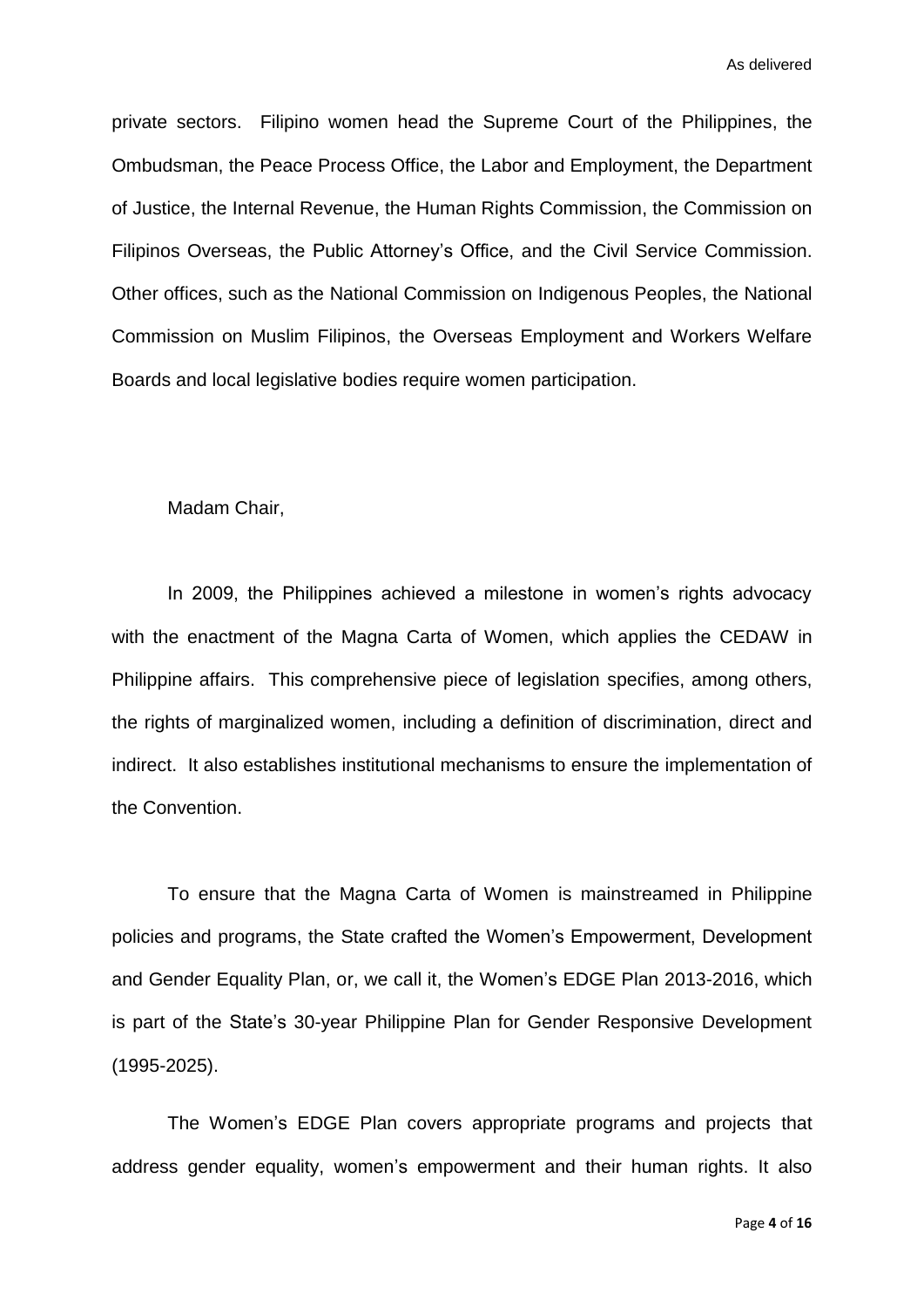addresses concerns of women in vulnerable situations, such as indigenous and Muslim women, women with disabilities, migrant women, rural women, women in detention and LBTs.

In keeping with the Plan's direction to mainstream women concerns in performance targets, both in local and national levels, agencies have designed their respective gender and development plans, allocating at least 5% of their total budget to the implementation of these plans.

The Philippines, through the Education Department, has gradually introduced the integration of gender concepts and application of gender and development (GAD) principles in curriculum development and implementation at various levels. State colleges and universities have also responded to the call for gender sensitivity training in their respective institutions. The State, through a directive from the Commission on Higher Education, has called on all public and private higher educational institutions to implement their gender and development mandates resulting in the incorporation of gender perspective in curricula, research and extension services. All schools have been called upon to comply fully. By setting up Committees on Decorum and Investigation, or we call it CODI, sexual harassment in schools had been curbed.

Violence against women are addressed in a whole-of-government approach through the following mechanisms: The Inter-Agency Council on Anti-Violence Against Women and their Children, the Inter-Agency Council Against Trafficking, and the Inter-Agency Council Against Child Pornography.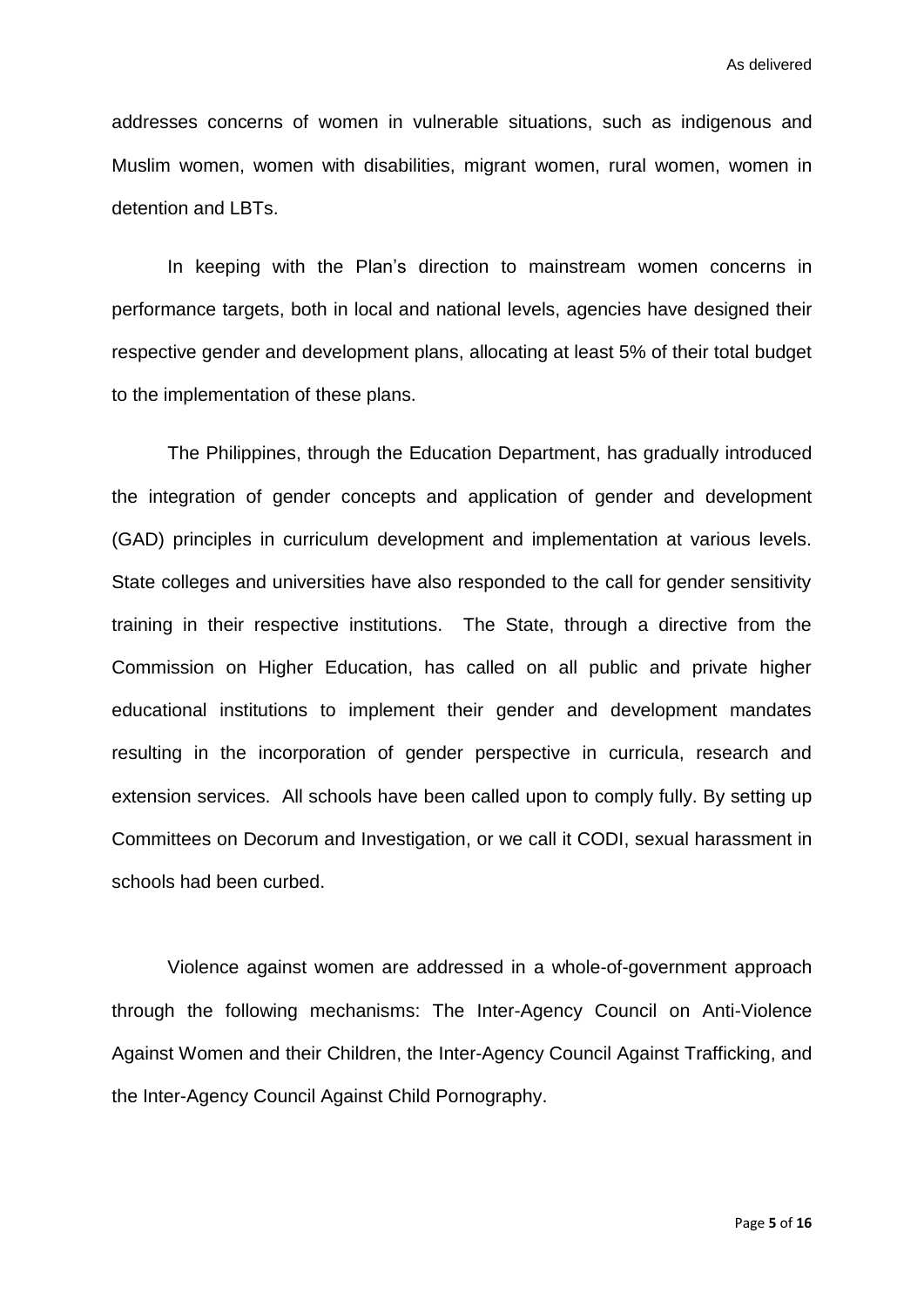The Commission on Human Rights of the Philippines, designated as Gender Ombud under the Magna Carta of Women, issued guidelines in March of this year that defined its monitoring and evaluation procedures. The expanded guidelines also increased coverage to include not just women, but also persons with diverse sexual orientation and gender identity and expression.

Madam Chair, Distinguished Members of the Committee,

The Magna Carta of Women has also been made an anchor in the enactment of other pertinent laws that bear on women's rights.

The Responsible Parenthood and Reproductive Health Law was enacted in December 2012. The law requires that reproductive health care services be provided to all citizens, prioritizing women, the poor, the marginalized and those in vulnerable or crisis situation.

The law ensures the provision of services through improvement of health facilities, capacity building and deployment of human resources, and provision of adequate supplies to facilitate access of rural women, indigenous women, Muslim women and women with disabilities particularly from geographically isolated and disadvantaged areas.

The passage of the Domestic Workers' Law, or the so-called Kasambahay Law, and the repeal of night-work prohibition for women have provided better work opportunities and social protection for our women workers. Likewise, as part of our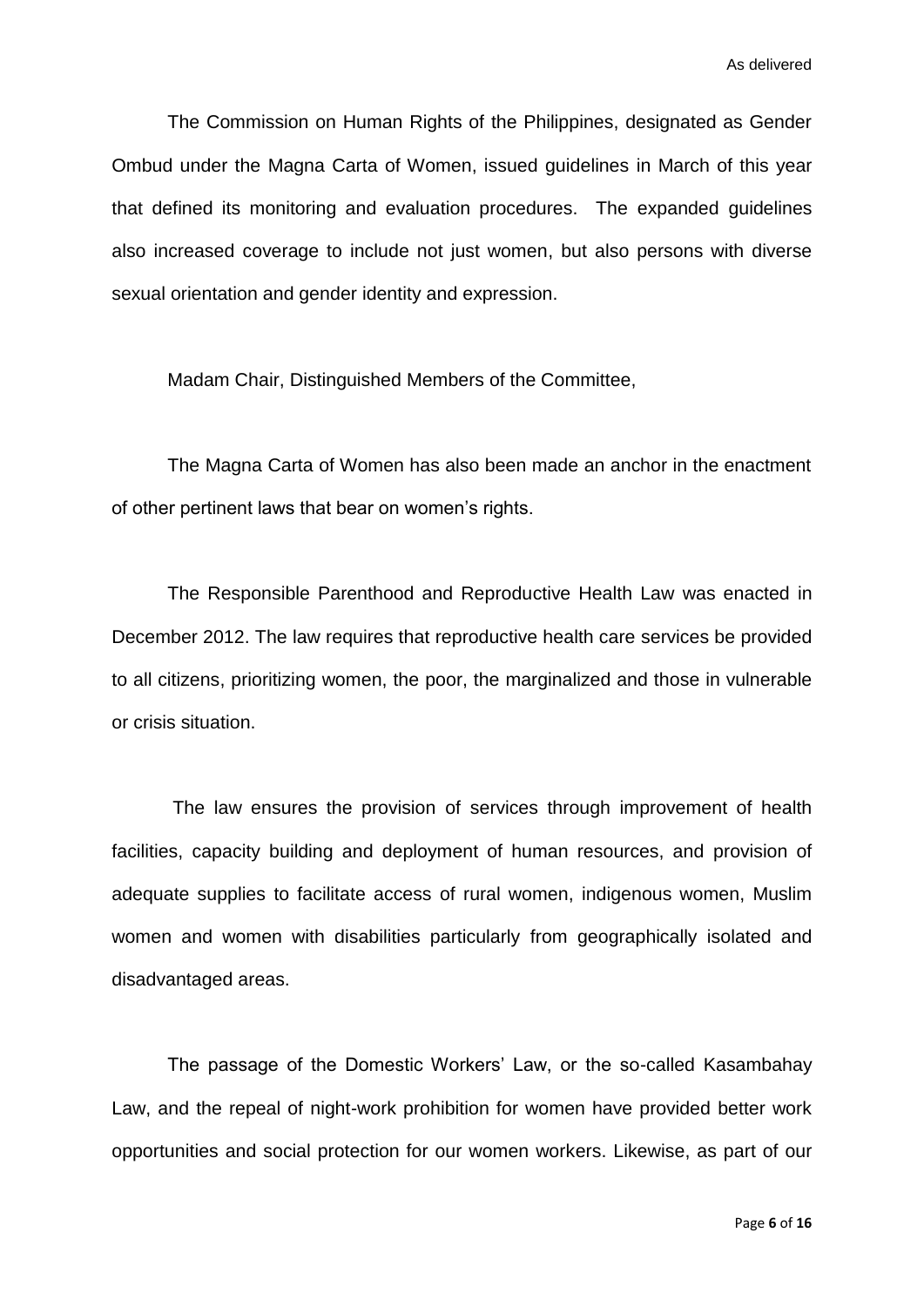labor market strategy to reduce the school-to-work transition of our youth, Republic Act 10869 was signed into law institutionalizing the nationwide implementation of the Jobstart Philippines by giving priority to the participation of the disadvantaged youth – persons with disabilities (PWDs), indigents, and young women in said programs.

The Expanded Anti-Trafficking in Persons Act of 2012 provided stricter penalties for traffickers and more protection for victims. A strengthened Inter Agency Council Against Trafficking, we call it IACAT, has led efforts to improve prevention, law enforcement, prosecution, protection, recovery and reintegration of victims as well as established partnerships at the national, regional and international levels.

The Philippines, through IACAT, has committed to sustain transparent, accountable and responsive anti-trafficking initiatives in the country and overseas. To date, the Philippines has secured 238 convictions involving 263 convicted felons since 2005. All the women victims were given legal and social welfare assistance.

We are pleased to inform this Committee that in the 2016 Global TIP report of the US Department of State, released on 30 June 2016, the Philippines has been upgraded to Tier 1, the highest rank a country may receive under the United States Trafficking Victims Protection Act of 2000. This means that the Philippines has made significant efforts to address the problem and complies with the standards for eliminating human trafficking.

Two weeks earlier, an Australian-based Global Slavery Initiative by Walk Free Foundation also ranked the Philippines as number 1 in Asia, and 3rd in Asia-Pacific,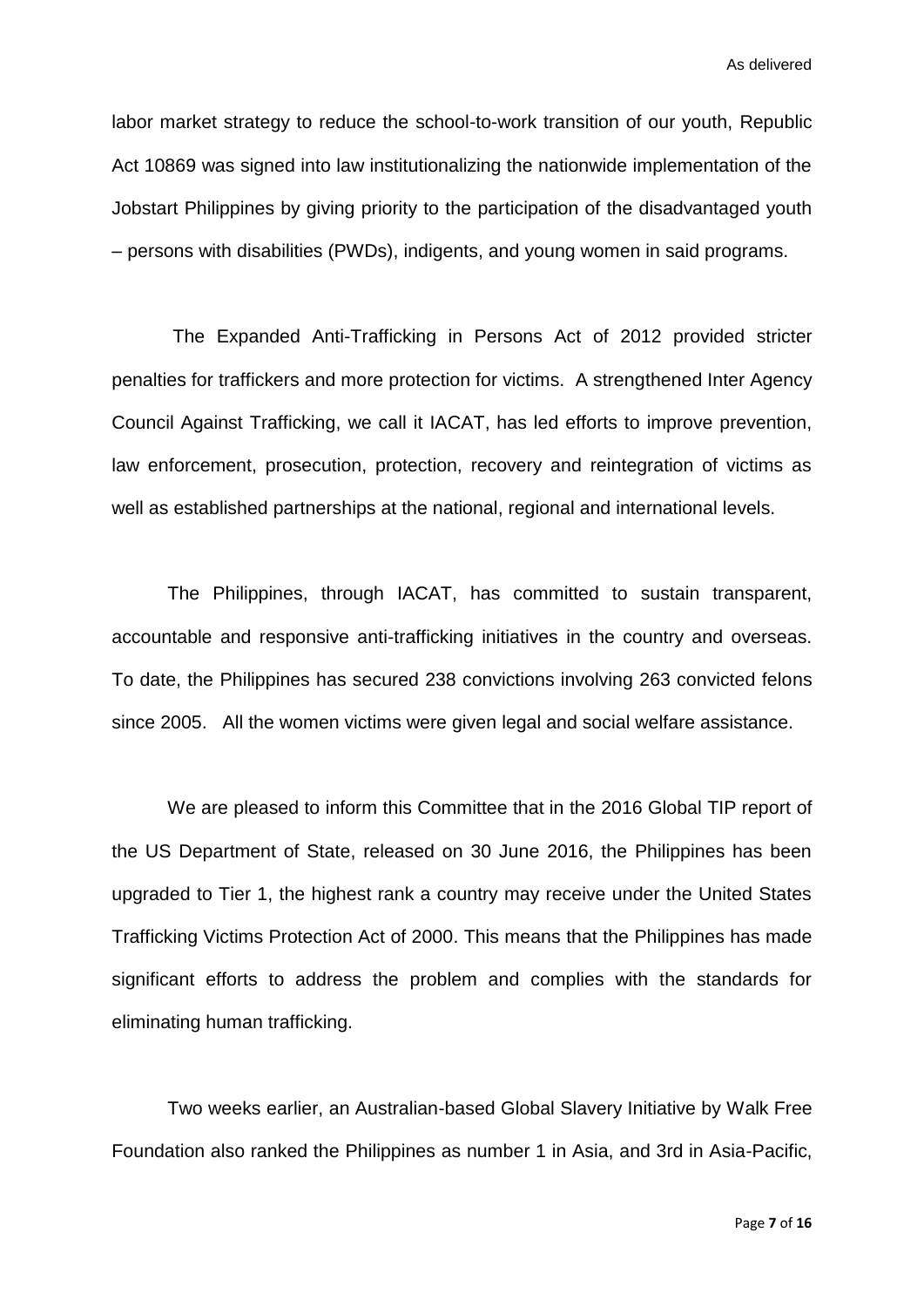29th out of 165 countries for its efforts against human trafficking in the 2016 Global Slavery Index.

It is also worth mentioning that in the ASEAN Region, the Philippines acted as the lead shepherd country in the Trafficking in Persons. The ASEAN Ministers signed the ASEAN Convention on Trafficking in Persons (ACTIP), Especially Women and Children and the ASEAN Plan of Action (APA) Against Trafficking in Persons, Especially Women and Children during the 20th ASEAN Summit in Malaysia in November 2015, reaffirming its commitment to a stronger and more effective regional and international cooperation against Trafficking in Persons (TIP) and for a more effective protection of and assistance to victims.

The Philippines has repealed the provision in the Revised Penal Code that penalizes pre-mature marriage - a widow who marries within 301 days from the death of her husband or before giving birth if she was pregnant at the time of his death, or whose marriage has been annulled or dissolved if she marries before giving birth or before the expiration of 301 days after separation.

We also anticipate the enactment of the following:

o First, anti-mail order spouse law which will provide stiffer penalties against unlawful practices, business, and schemes matching and offering Filipinos to foreign nationals for purposes of marriage or common law partnership.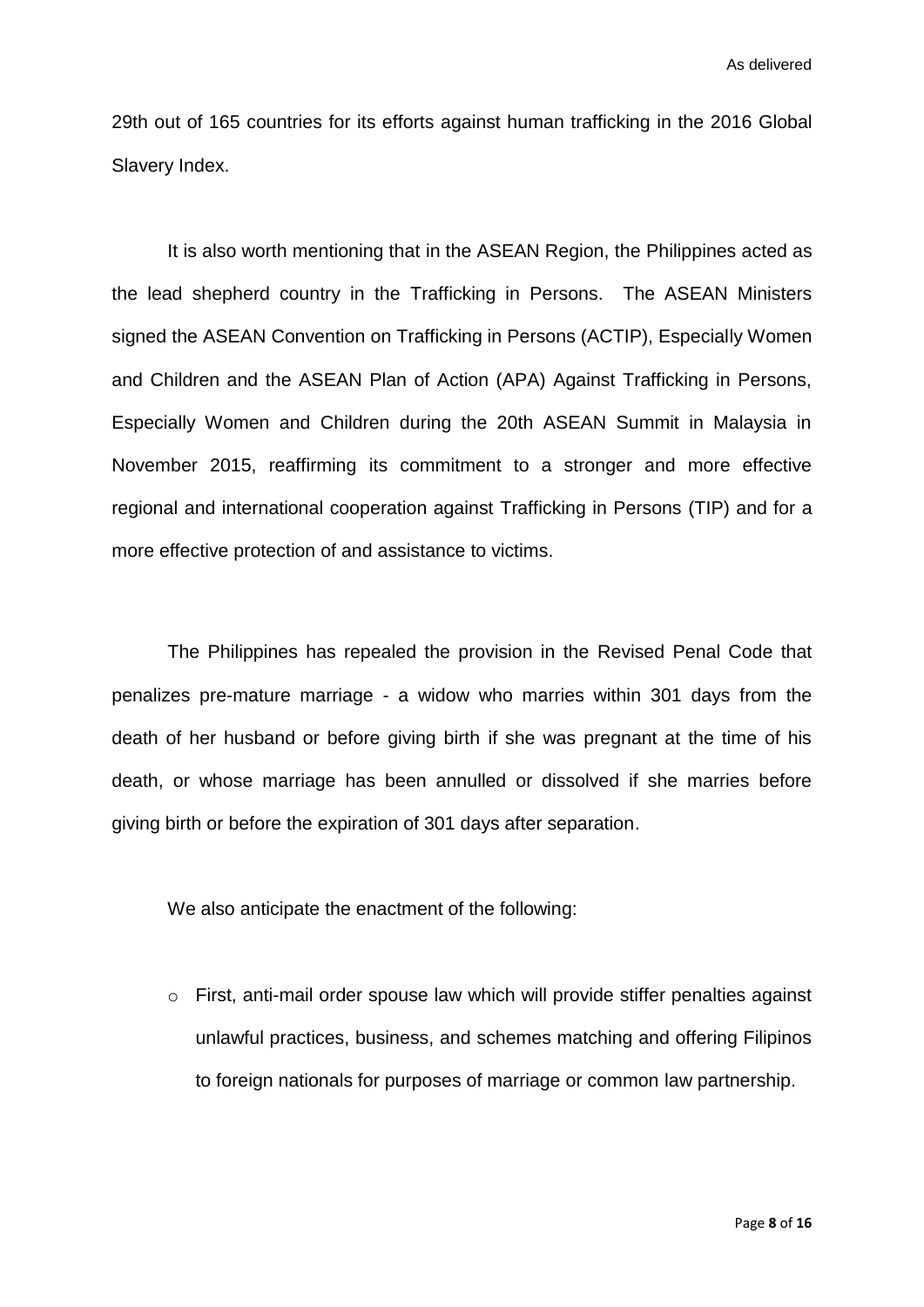- o Second, anti-age discrimination law which will remove specific age requirements in the hiring of workers, especially women.
- o Third, the sign language interpreters law which will ensure the availability of Filipino sign language interpreters in courts and quasi-judicial bodies.

We assure this Committee that the Philippines is not yet through in legislating laws that will further advance the rights and freedoms of women in the Philippine society. Now with a new administration, we will continue to advocate for the protection of women and pursue a women's legislative agenda.

Madam Chair,

On the indigenous peoples' front, the period under review has indeed highlighted the efforts pursued by the Philippines for and with indigenous peoples (IP) and their women focusing on a holistic view and inter-relationship of IP issues on health, human rights, gender, peace, security and development.

On peace and security, Filipino women are performing leadership roles. Notably, the Office of the Presidential Adviser for the Peace Process is led by Mme. Teresita "Ging" Deles, a leading women's rights advocate. Seven women were lead negotiator and members of the Government Peace Panel with the communist insurgents from 1986 to 2010. Similarly, the head of the Government Peace Panel dealing with the Moro Islamic Liberation Front is also a woman. Two thirds of the 15 member Bangsamoro Transition Team are women.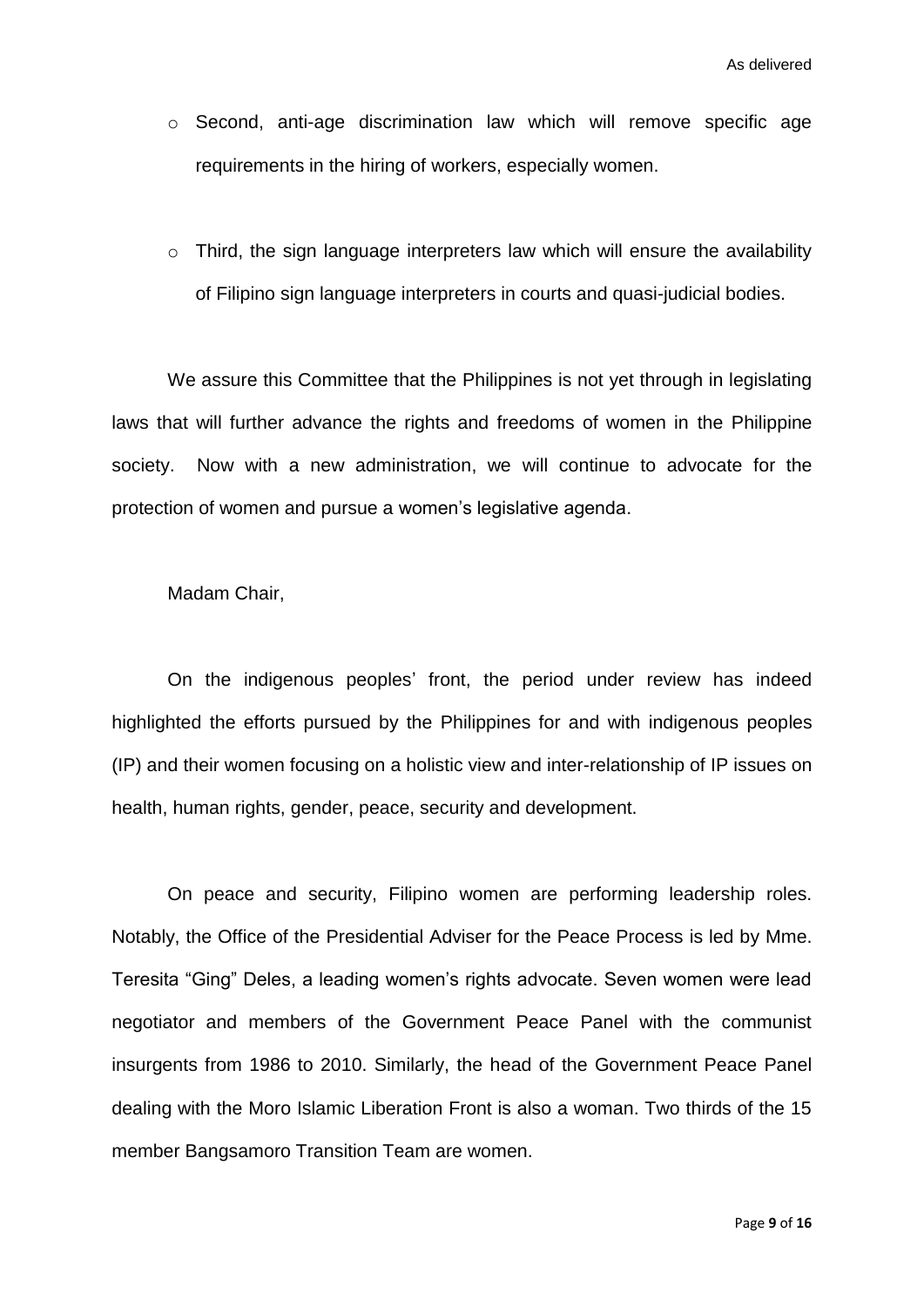It is also noteworthy that, pursuant to the UN Security Council Resolution 1325, the Philippines prepared its National Action Plan 1325, the first country to do so in our region. This Plan is being implemented by an interagency body supported by adequate human and financial resources in support of the peace building efforts about in the Philippines.

Madam Chair, Distinguished Members of the Committee,

The Philippines takes pride in programs and projects that emphasize women's interests and involvement as part of their measure of success.

The Philippines' conditional cash transfer program identifies women as the main cash holders to ensure that their children remain in school and are healthy. Monthly family development sessions are also conducted to train women and their spouses on family planning, parenting and child-rearing, and leadership and sustainable livelihood skills. The program also ensures that families are educated on violence against women (VAW) related laws. The program currently helps 4.4 million households.

The Philippines has also strengthened its migration strategy to protect the migrant workers, particularly women overseas Filipino workers (OFWs) by: (1) ensuring that domestic workers receive decent wages and that they work in suitable conditions; (2) conducting pre-employment and post-arrival orientation programs to educate OFWs about the host countries; (3) conducting skills training and financial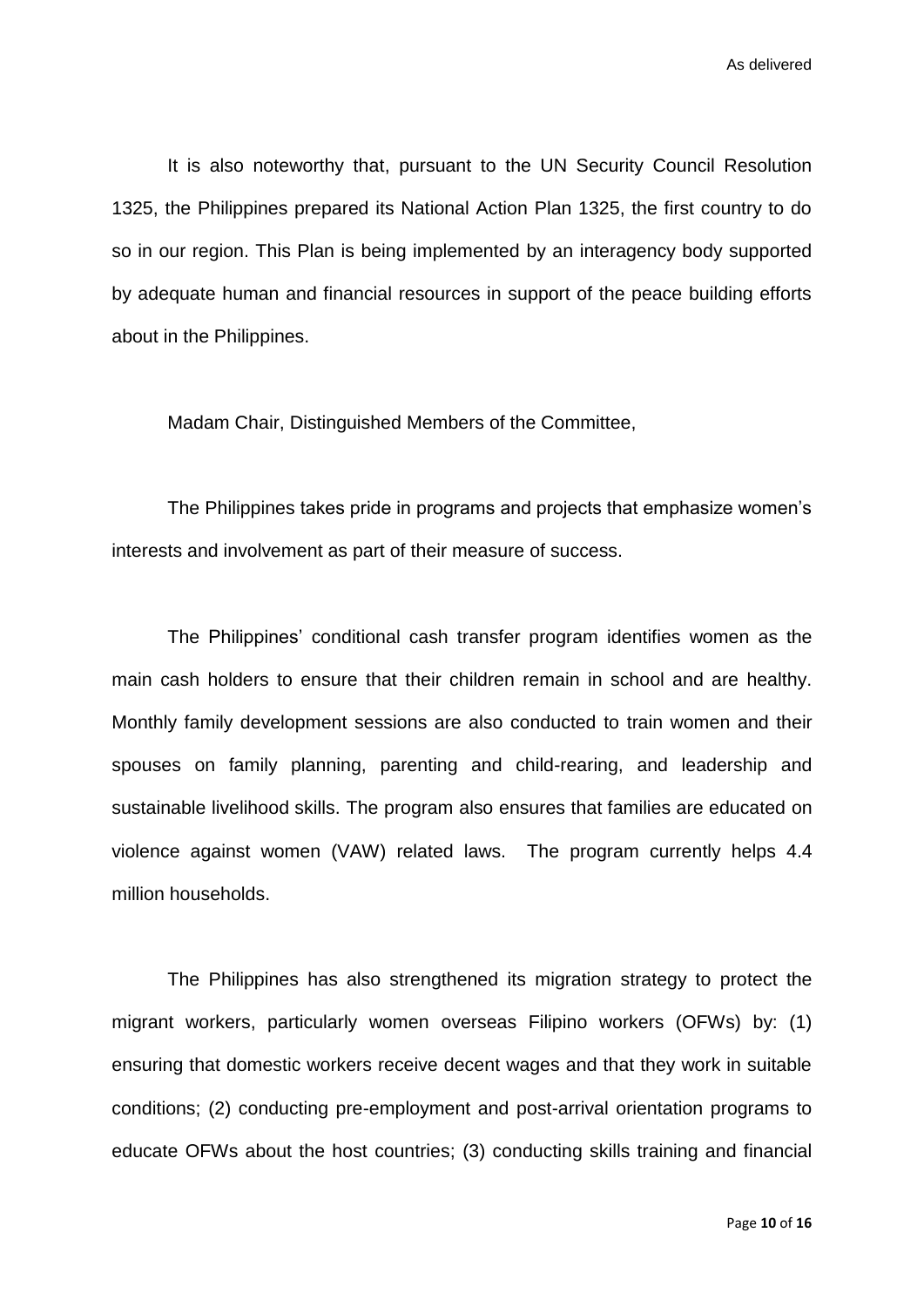literacy programs by consular and labor officers abroad to further upgrade OFW skills and income management at work; and (4) actively forging bilateral labor agreements with destination countries that highlight the protection of Filipino migrant workers.

Returning overseas Filipino workers undergo reintegration process under the Assist WELL Program or Welfare, Employment, Legal, and Livelihood of the government. Moreover, new regulations have been promulgated to strengthen protection of domestic workers by requiring foreign placement agencies escrow deposits, and strengthening the monitoring of deployed workers by Philippine recruitment agencies to include the designation of an employee who handles welfare issues.

Finally, in the area of disaster risk reduction and mitigation measures, women have been acknowledged as effective first responders, a role that has been traditionally associated only to men. As such, programs and projects in this regard have given women significant roles.

Madam Chair, Distinguished Members of the Committee,

The promotion, protection, and fulfilment by the Philippines of the human rights and fundamental freedoms of our women are a work in progress. And this is where our information and education campaigns, training, and awareness-raising activities help change patriarchal social norms and attitudes.

We now have a law that declares November 25 of every year as the National Consciousness Day to eliminate violence against women, mandating all government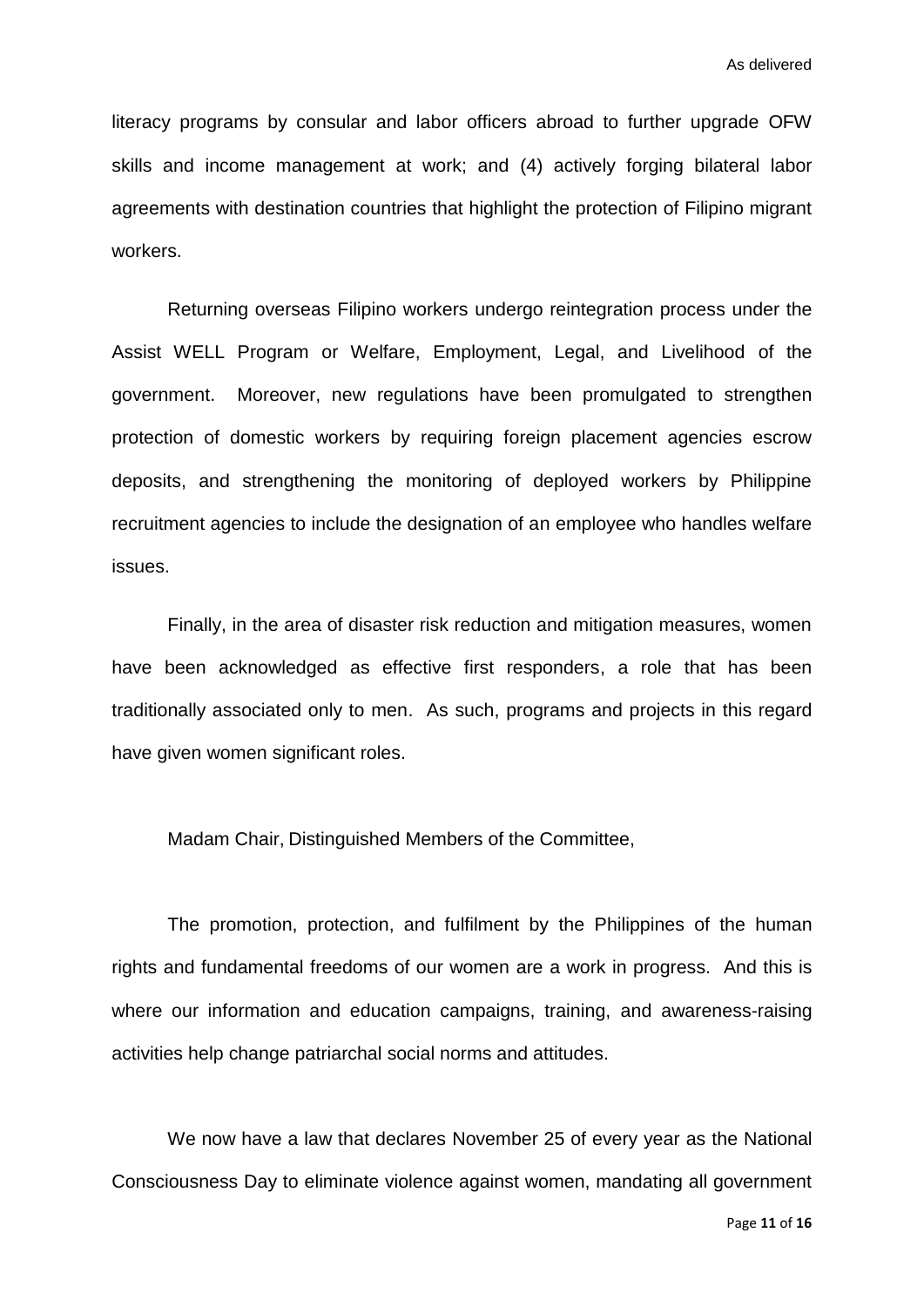agencies and schools to organize nationwide awareness campaigns on all forms of violence against women.

Gender sensitivity training and seminars for 791 justices and lawyers of the Supreme Court, the Sandiganbayan which is our anti-graft court, the Court of Appeals and the lower courts have been held. Seminars on women's and children's rights were conducted for 10,443 court interpreters, court social workers, clerks of court, lawyers and aspirants to judicial posts. Close to 4,000 judges, lawyers, prosecutors, court personnel, representatives of government agencies, local government officials, and representatives of civil society groups have undergone seminars on anti-trafficking in persons.

Moreover, information caravans dealing with the Magna Carta on Women and on the issue of violence against women were held in six provinces, reaching over a thousand people. Other regular annual campaigns, like the Women's Month Celebration and the 18-Day Campaign to End Violence Against Women, were also conducted where government agencies, schools and other institutions implement their own activities to raised awareness on CEDAW and other international human rights conventions, and the Magna Carta of Women.

Today, we have reaped the benefits of our information and education campaigns. Increase in the number of cases of violence against women reported to the police and prosecution service has been deemed as a positive development as more women have gained courage to report abuses against them to authorities.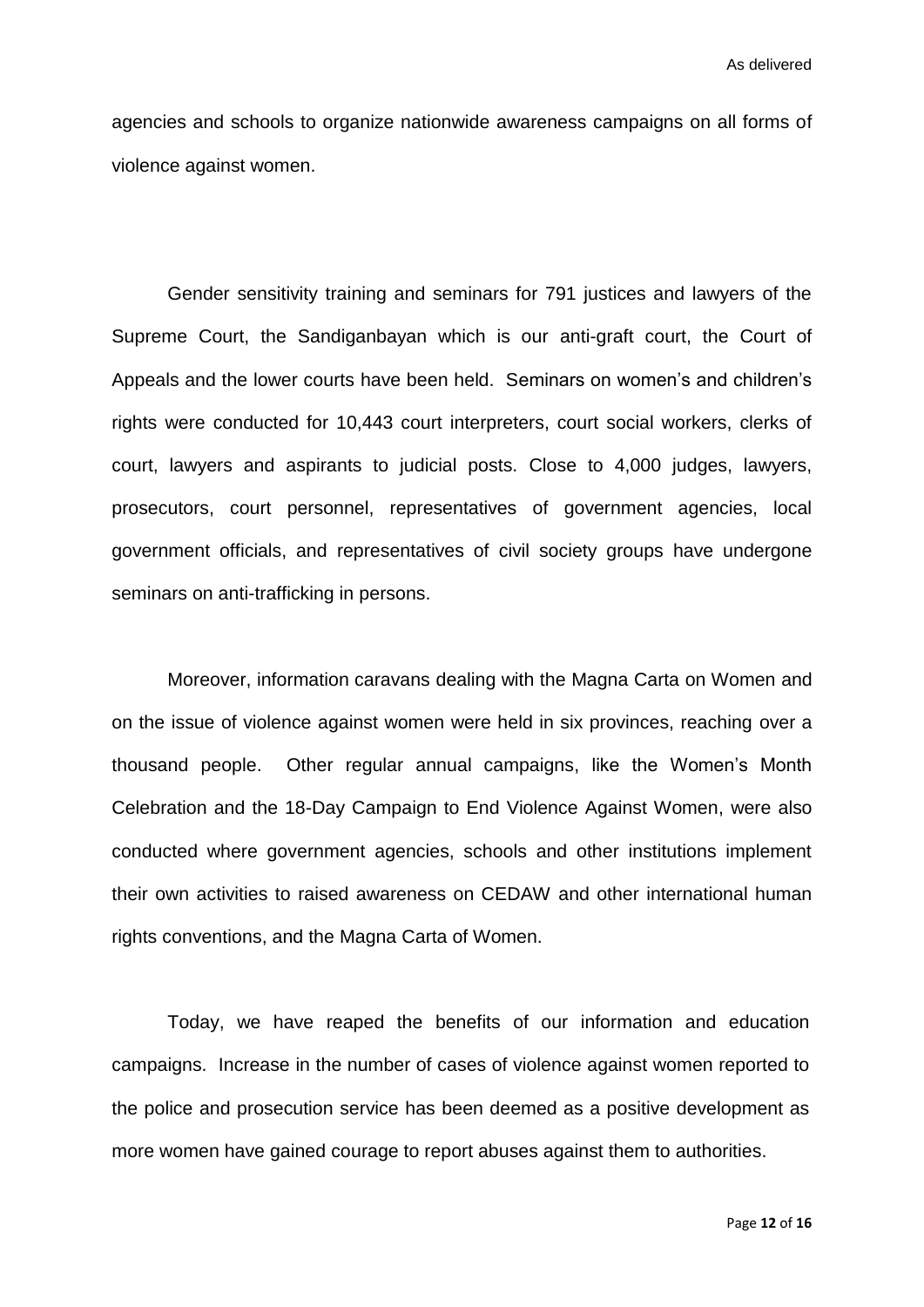Madam Chair, Distinguished Members of the Committee,

Former President Aquino accepted the invitation to be one of the ten Head of State Champions of the HeForShe Campaign. He committed that the Philippine Government will strengthen support to end violence against women, promote women's economic empowerment by strengthening micro, small and medium enterprises (MSMEs), and promote male engagement for gender equality.

The Philippine Commission on Women's (PCW) financial and human resources have been significantly strengthened and increased. The PCW is the lead national entity for women's empowerment and gender equality in the Philippines.

Madam Chair, Members of the Committee,

We are proud that our humble efforts to advance women's rights have been recognized outside of our country. The ASEAN has noted the Philippines' lead role in women's participation in areas such as peace-building, by promoting their role as negotiators, mediators, peacekeepers and relief workers.

In addition, the ASEAN Intergovernmental Commission on Human Rights mandated our representative, Ambassador Rosario G. Manalo, to undertake the research on the sources of economic growth of Southeast Asia and the sectors responsible for that growth. Ambassador Manalo, in coordination with the Asian Institute of Management, pursued this study which shows that 90% of the economic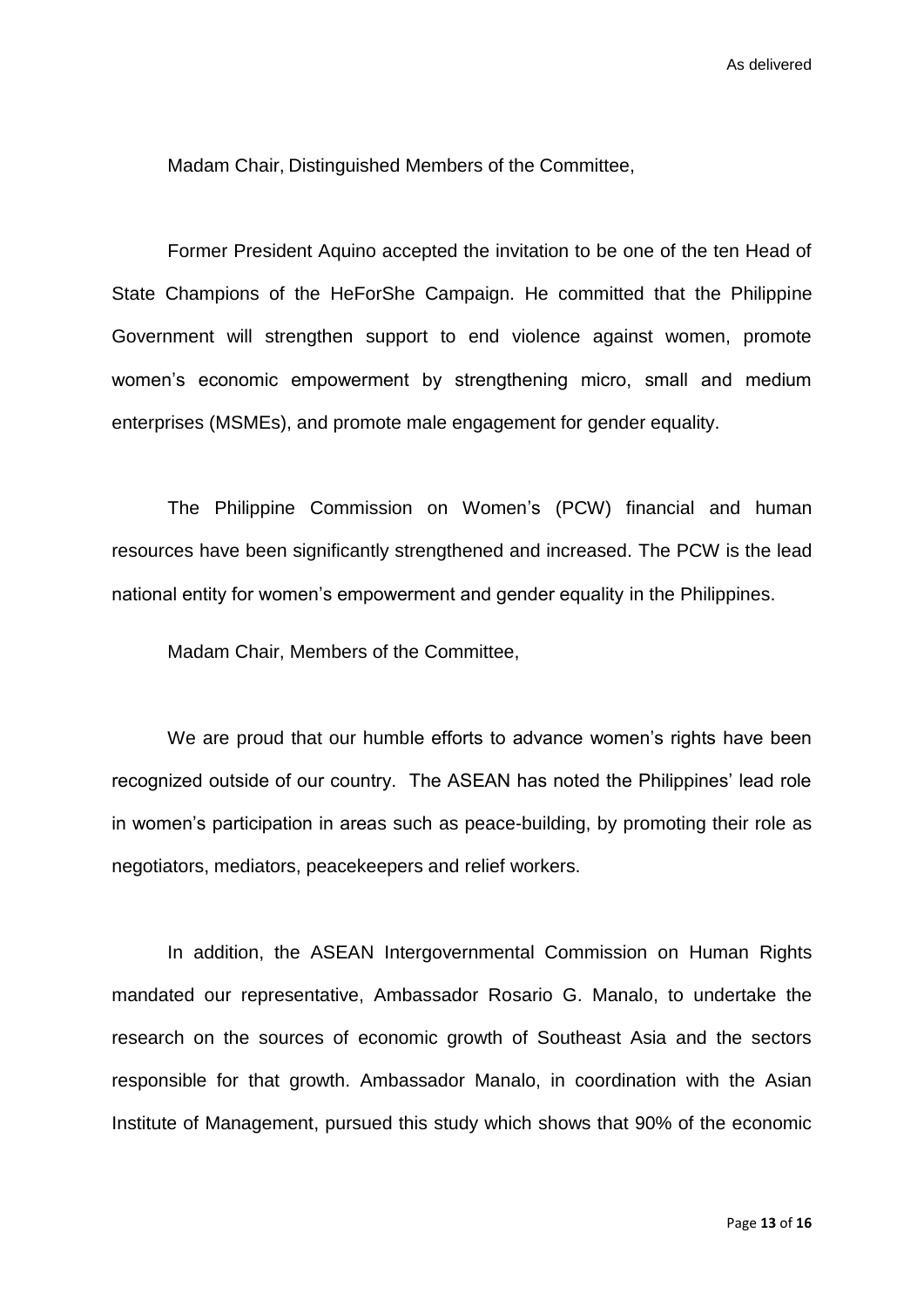growth in the ASEAN Space has been brought about by entrepreneurship and 95% of these enterprises are in the hands of women in the region.

The ASEAN Commission on the Promotion and Protection of Women and Children's Rights through the Philippine Representative is coming out with a Baseline Study on the ASEAN Programs Report on Women's Rights and Gender Equality, which will contain information on how the ten (10) ASEAN countries are implementing the CEDAW Concluding Comments.

The Philippines adopted the 2030 Agenda for Sustainable Development and affirms its commitment to achieving inclusive growth for all. Recognizing that the 2030 Agenda is more ambitious and comprehensive, this development framework will quide us in the formulation of our national development plan for the next six (6) years.

We appreciate the stand alone goal on gender equality and women's empowerment in the 2030 Agenda for Sustainable Development and agree with the need to collect and utilize sex-disaggregated data and gender-related information.

The Philippines, through the Philippine Statistical Authority, has been leading the global discussions on indicators for the 2030 Agenda. An Interagency Committee on Gender Statistics, a committee under the Philippine Statistical Authority, has been organized to ensure that data requirements of the SDGs and other gender-related international commitments are collected and to monitor the over-all development of gender statistics in the country.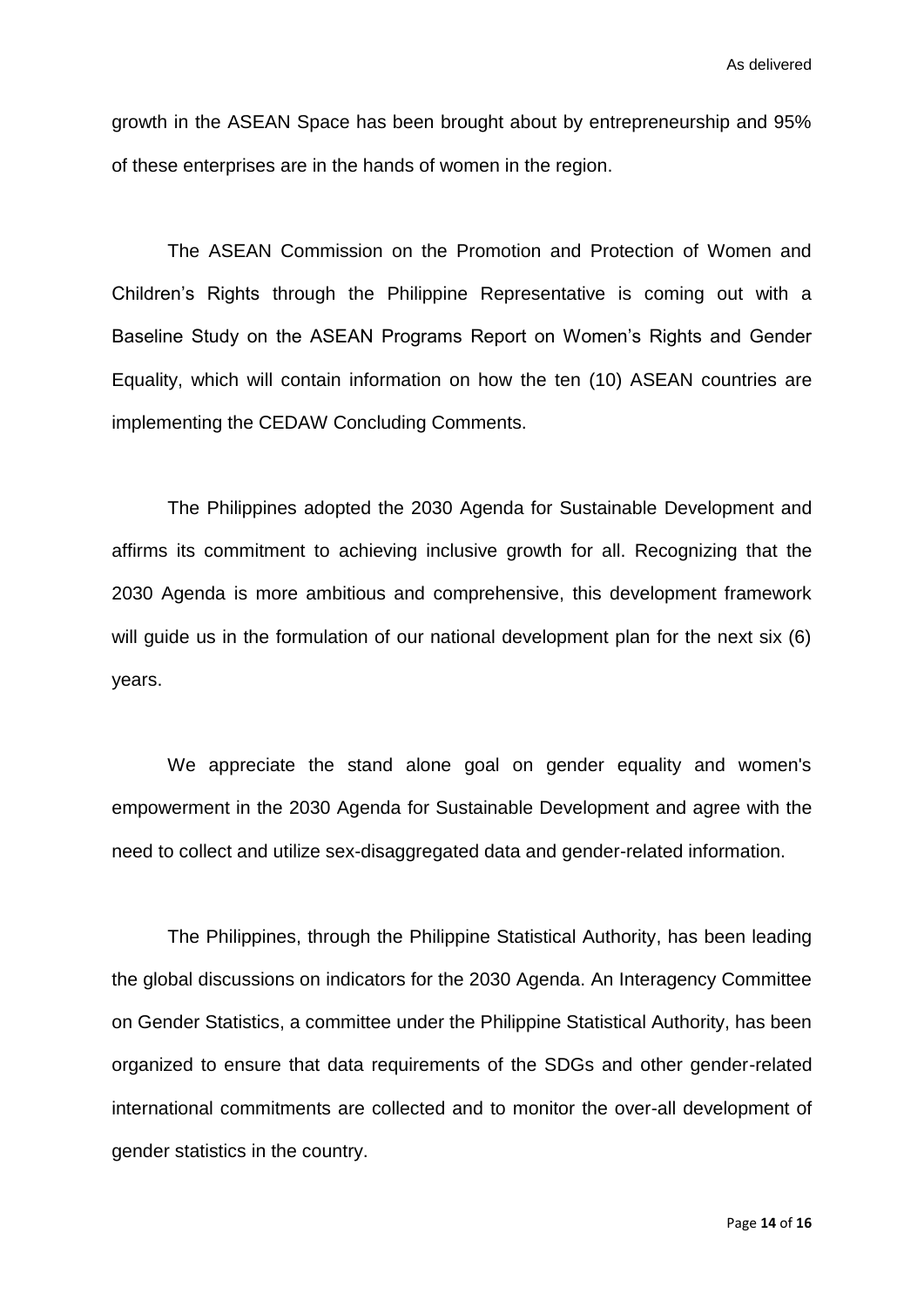Madam Chair, Distinguished Members of the Committee,

All that I have mentioned in this Opening Statement do not give justice to the width and breadth of what the Philippines has done in promoting, protecting, and fulfilling the human rights and freedoms of our Filipino women. And we can dwell on the larger expanse as we move to our constructive dialogue today.

But before finally getting to this next phase, allow me to mention some truths that must be fully appreciated by this Committee:

The Philippines sees its role as a human rights duty bearer. The Philippines, through its current mechanisms, is addressing cases of violence against women with seriousness and in coordination with civil society organizations and non government organizations.

The Philippines sees every opportunity to evaluate its human rights record as an opportunity for improvement. This is the reason for its unwavering respect for the work of the United Nations as human rights overseer in such undertakings as the UN treaty body system and its mandate on the consideration of compliance reports.

The Philippines respects inclusivity in human rights promotion and protection, particularly as regards women's rights and freedoms. It may interest this Committee that the Philippines' compliance report on the CEDAW went through validation